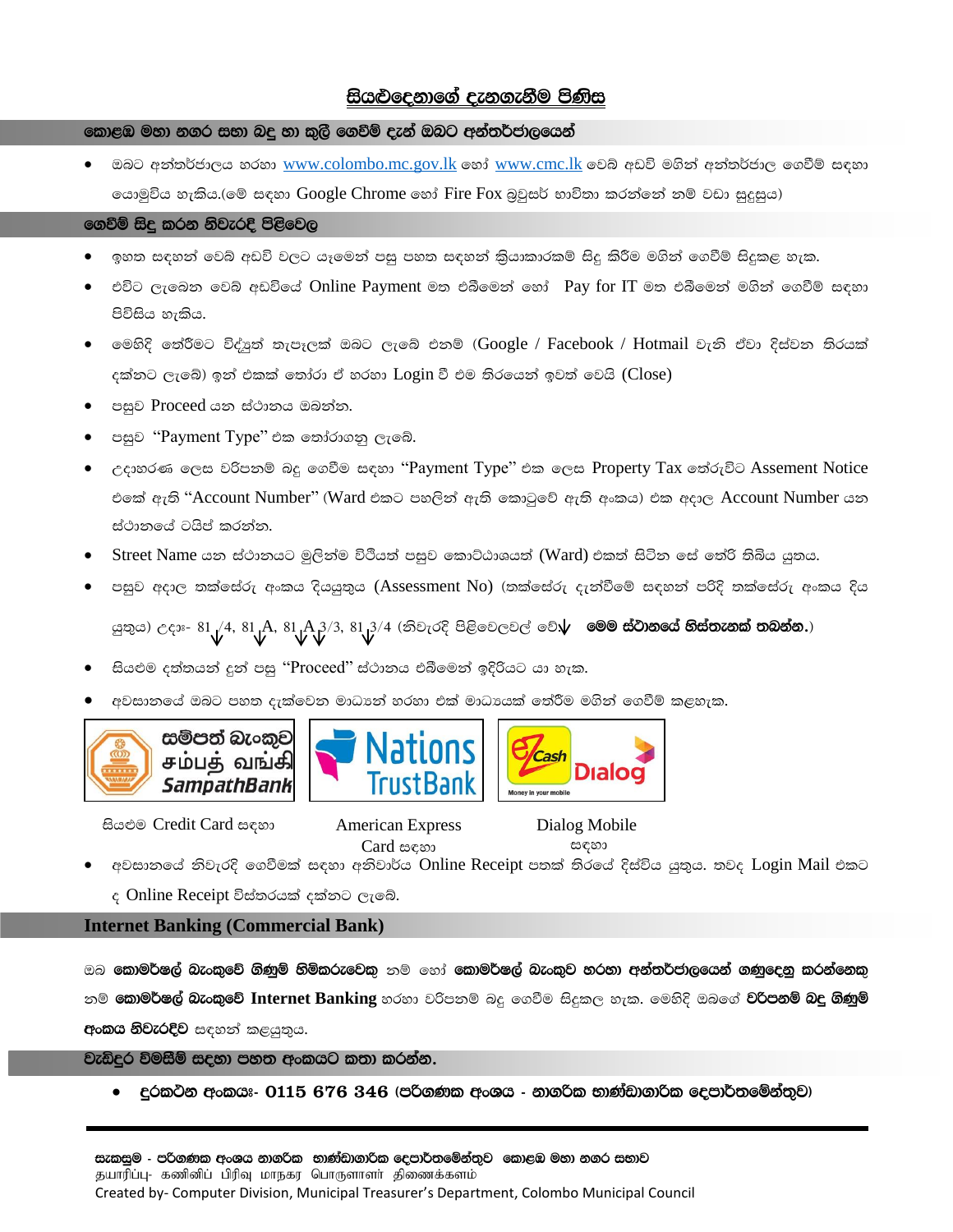### சகலரும் அறிந்து கொள்வதற்காக

.<br>நகர சபை வரி மற்றும் வாடகை இணையத்தின் மூலம் இப்பொழுது உங்களுக்கு செலுத்த முடியும்

உங்களுக்கு இணையத்தின் மூலம் [www.colombo.mc.gov.lk](http://www.colombo.mc.gov.lk/) அல்லது [www.cmc.lk](http://www.cmc.lk/) ஊடாக கொடுப்பனவு செலுத்த முடியும். (இதற்காக Google Chrome அல்லது Fire Fox பிரவுசர் பயன்படுத்துவதேயானால் மிகவும் பொருத்தமானது)

#### கொடுப்பனவுகள் செலுத்தும் சரியான முறை

- மேலே குறிப்பிடப்படும் இணையங்களுக்கு சென்று கீழ்க் காணும் செயற்பாடுகளை செய்வதன் மூலம் கொடுப்பனவுகளை செலுத்த முடியும்.
- அப்போமுது கிடைக்கும் இணையத்தின் Online Payment என்பதை அழுத்துவதன் மூலமோ Pay for IT என்பதனை அழுத்துவதன் மூலமோ செலுத்தலுக்காக பிரவேசிக்க முடியும்.
- இங்கு தெரிவு செய்வதற்கு மின்னஞ்சல் ஒன்று உங்களுக்கு கிடைக்கும் என்றால் (Google / Facebook / Hotmail போன்றவை தென்படும் திரையொன்று உங்களுக்கு கிடைக்கும்) அதில் ஒன்றை தெரிவு செய்து அதன் மூலம் Login ஆகி அந்த திரையில் இருந்து வெளியேறும். (Close)
- அதன் பின்னர் Proceed எனும் இடத்தை அழுத்தவும்.
- பின்னர் "Payment Type" என்பதை தெரிவு செய்யவும்.
- உதாரணமாக வரிப்பணம் வரி செலுத்துவதற்காக ''Payment Type'' என Property Tax தெரிவு செய்தால் Assessment Notice என்பதில் உள்ள Account Number (Ward என்பதற்கு கீழேயுள்ள கூண்டில் உள்ள இலக்கம்)
- Street Name எனும் இடத்திற்கு முதலில் வீதியையும் பின்னா் மாநகர பிரிவையும் (Ward) வரும் வகையில் தெரிவு செய்யப்பட்டிருக்க வேண்டும்.
- அதன் பின்னா் வரி மதிப்பீட்டு இலக்கத்தை கொடுக்க வேண்டும் (Assessment No) (வரி மதிப்பீட்டு அறிவித்தலில் உள்ள பிரகாரம் வரி மதிப்பீட்டு இலக்கத்தை கொடுக்க வேண்டும்)
	- உதா:- 81/4, 81/ A, 81/ A 3/3, 81/3/4 ( சரியான முறைகளாகும் பு இந்த இடத்தில் இடைவெளி விடவும்)
- சகல தரவுகளை கொடுத்த பின்னா் ''Proceed'' இடத்தை அழுத்துவதன் மூலம் முன்னோக்கிச் செல்ல முடியும்.
- இறுதியாக உங்களுக்கு கீழ்க்காணும்வற்றுல் ஒன்றை தெரிவு செய்வதன் மூலம் கொடுப்பனவு செலுத்த  $(\mu\omega\mu)$ .







Dialog Mobile

சகல Credit Card இற்காக American Express

• இறுதியில் சரியான கொடுப்பனவு செலுத்தலுக்காக கட்டாயமாக Online Receipt ஒன்று திரையில் தென்பட வேண்டும். மேலும் Login Mail இற்கும் Online Receipt விபரமொன்று காணப்படும். Card இற்காக<br>வெளி வெளி வெளியாக இற்காத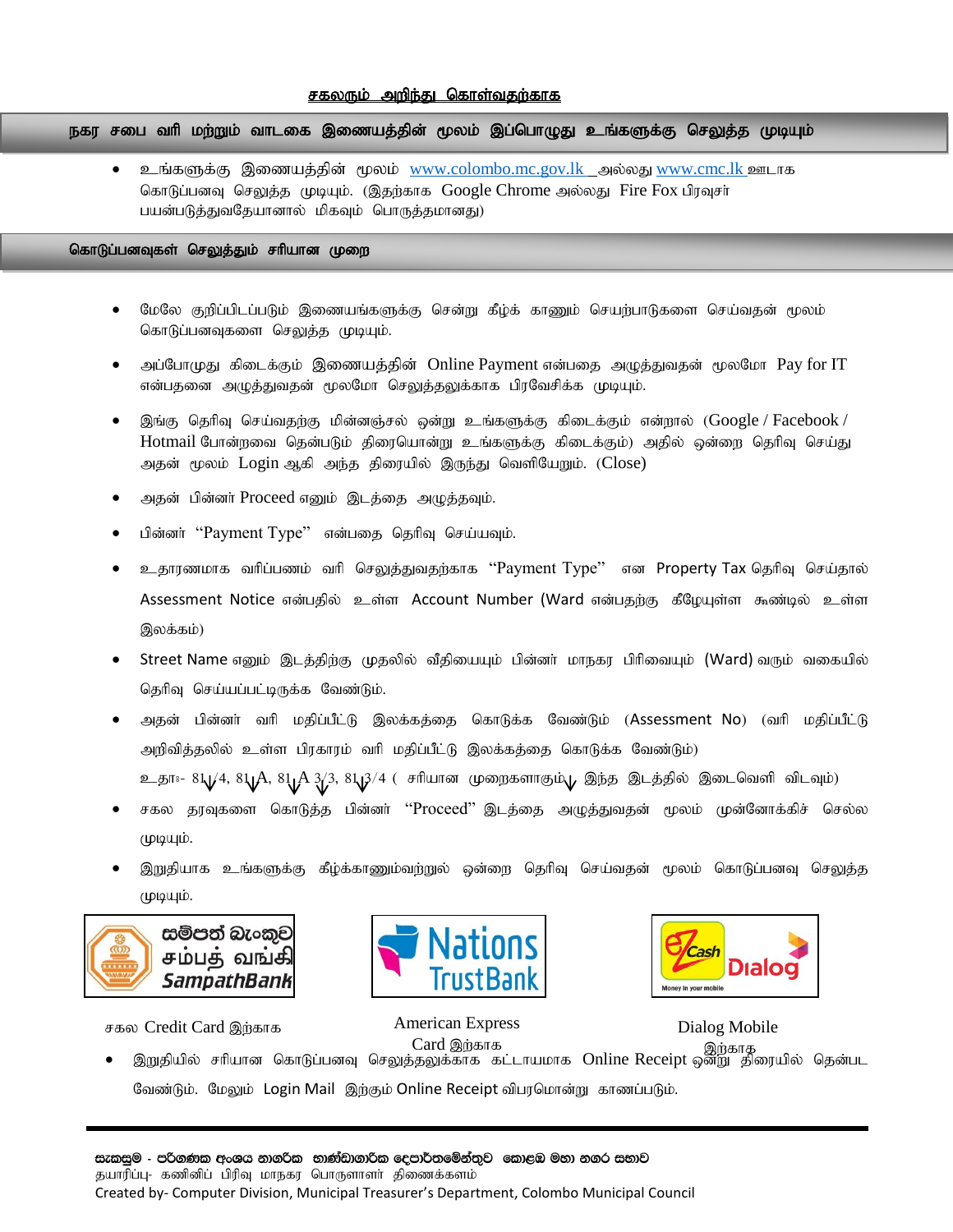நீங்கள் கொமா்சல் வங்கியில் கணக்கு வைத்திருப்பவா் என்றால் அல்லது கொமா்சல் வங்கி ஊடாக இணையத்தளத்தில் கொடுக்கல் வாங்கல் செய்யும் ஒருவா் என்றால் கொமா்சல் வங்கியின் Internet Banking ஊடாக வரிப்பணம் செலுத்த முடியும். இங்கு உங்களின் வரிப்பணத்தின் கணக்கு இலக்கத்தை சரியாக குறிப்பிட வேண்டும்.

மேலதிக தகவல்களுக்காக கீழ்க்காணும் இலக்கத்துடன் தொடா்பு கொள்ளவும்.

 $\bullet$  தொ.பே.இல.0115676346 (கணினிப்பிரிவு - மாநகர பொருளாளர் திணைக்களம்.)